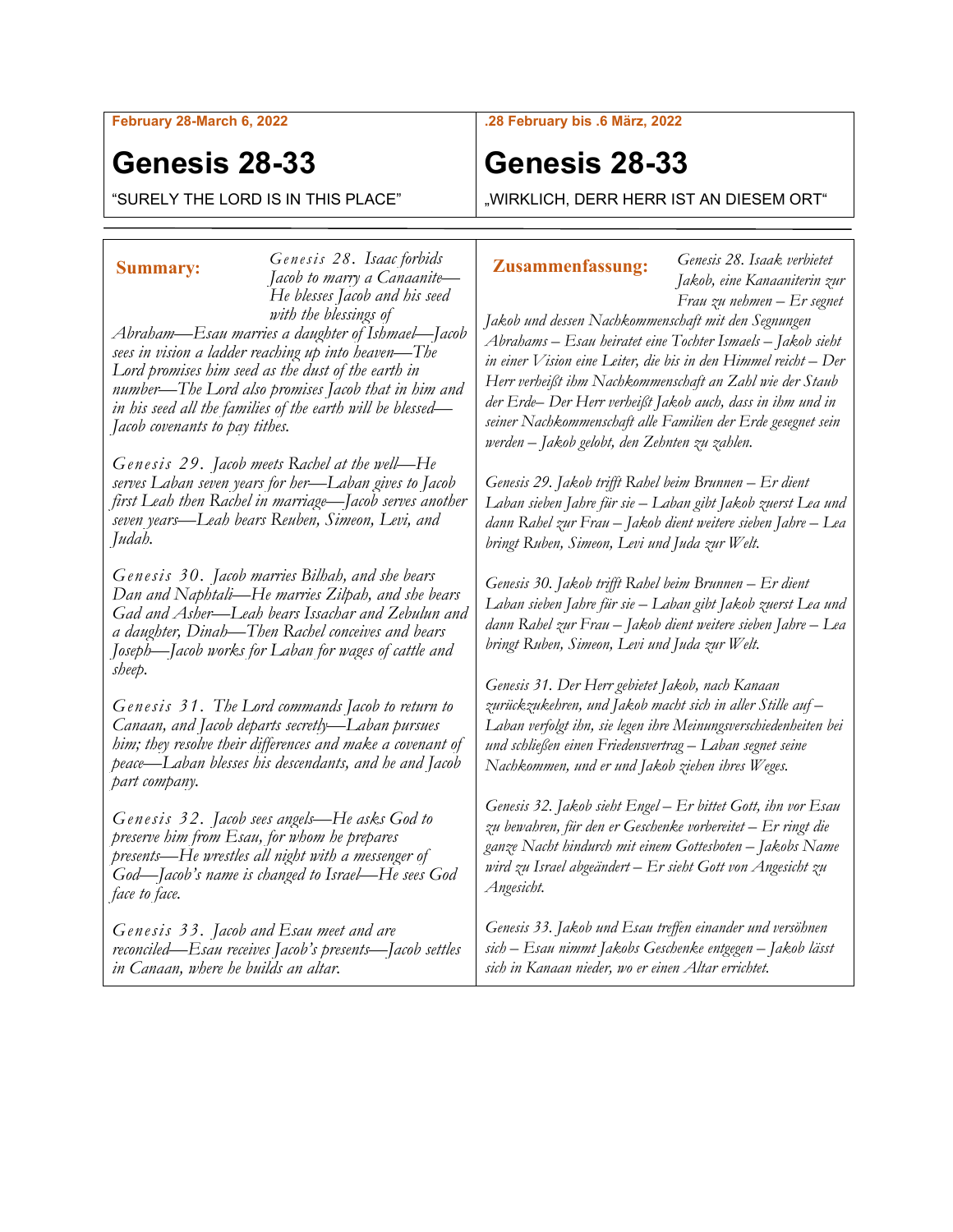# **Supplemental Jewish and Holy Land Insights**

# **What is in a name, the name Jacob?**

It is a common practice among religious Jews that a special Hebrew

name is given to the newborn child. It is an additional name to the one the person is usually known by. A girl receives her name at birth and the boy at eight days of age, at the circumcision. "A convert to Judaism is considered a newborn child, and, from the *halakhic* (Hebrew legalistic) point of view, he has no father or mother. Thus, if a whole family converts, the children and the parents start their lives as Jews with no legal relationship. Because of this state of affairs, converts are always named as though they were the sons of Abraham . . ." **(Encyclopedia Judaica Jr.)** When blessings are given for health, at marriages and at other festive occasions, often the 'new' or 'special' name is used. In some Jewish communities it is customary for the father to bless his children on the Sabbath eve when he returns from the synagogue. The name and the blessings connected to it are accordingly passed on through generations. New names are a regular covenant practice among the Children of Israel. Jacob's name, "comes either from the Hebrew root *akeb* meaning "to follow, to be behind" but also "to supplant, circumvent, assail, overreach," or from the word for "heel." It can also be taken to mean "may God protect." **(Jonathan Z. Smith,** *Map is Not Territory: Studies in the History of Religions***, University of Chicago Press (1978), p. 33)** The Bible refers to the Jacob's birth as he held on to the heel of his older twin brother Esau **(Genesis 25:26)**. The name is etymologized in a direct saying of Esau in **Genesis 27:36**, by Jacob having "supplanted" his elder brother by buying his birthright.

# **Ergänzende Jüdische und Heilige Land Einsichte**

## **Was steckt in einem Namen, dem Namen Jacob?**

Unter religiösen Juden ist es üblich, dem neugeborenen

Kind einen besonderen hebräischen Namen zu geben. Es ist ein zusätzlicher Name zu dem, unter dem die Person normalerweise bekannt ist. Ein Mädchen erhält ihren Namen bei der Geburt und der Junge im Alter von acht Tagen bei der Beschneidung. "Ein Konvertit zum Judentum gilt als neugeborenes Kind und hat aus *halachischer* (hebräischer Sichtweise) weder Vater noch Mutter. Wenn also eine ganze Familie konvertiert, beginnen die Kinder und die Eltern ihr Leben als Juden ohne Rechtsbeziehung. Aufgrund dieser Sachlage werden Konvertiten immer so genannt, als wären sie die Söhne Abrahams . . ."

# **(Enzyklopädie Judaica Jr.)** Bei

Gesundheitssegnungen, Hochzeiten und anderen festlichen Anlässen wird oft der "neue" oder "besondere" Name verwendet. In manchen jüdischen Gemeinden ist es üblich, dass der Vater seine Kinder am Vorabend des Sabbats segnet, wenn er aus der Synagoge zurückkehrt. Der Name und die damit verbundenen Segnungen werden dementsprechend über Generationen weitergegeben. Neue Namen sind eine regelmäßige Bündnispraxis unter den Kindern Israels. Jakobs Name "kommt entweder von der hebräischen Wurzel *akeb* und bedeutet "folgen, hinterher sein", aber auch "verdrängen, umgehen, angreifen, überholen" oder von dem Wort für "Fuß". Es kann auch als "Möge Gott schützen" verstanden werden. **(Jonathan Z. Smith, Map is Not Territory: Studies in the History of Religions, University of Chicago Press (1978), S. 33)** Die Bibel bezieht sich auf die Geburt Jakobs, als er sich an der Ferse seines älteren Zwillingsbruders Esau festhielt **(Genesis 25:26)**. Der Name wird in einem direkten Ausspruch von Esau in **Genesis 27:36** etymologisiert, indem Jakob seinen älteren Bruder "verdrängt" hat, indem er sein Erstgeburtsrecht gekauft hat.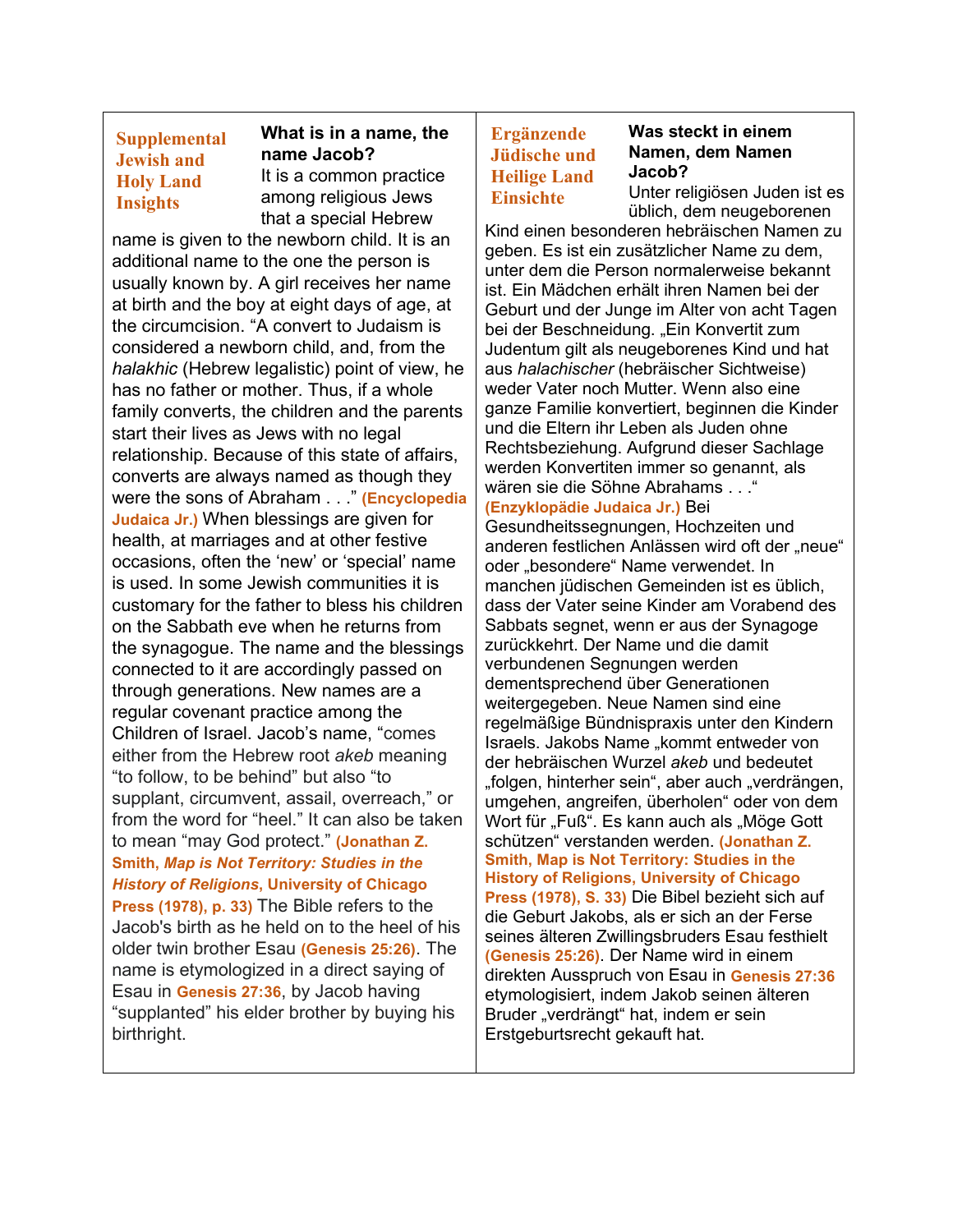# **How can I use the name and meanings of "Israel" in my life?**

This name Israel has been translated several different ways including "he wrestles with God", "Prince of God,", "he struggles with God," and several more. The name "Israel" can be seen as a complete sentence in one word. The name has three components - *Y*, *SR* and *AL*. The "*Y*" is a prefix meaning "he," as in a man. The "*AL*" usually pronounced as "*EL*" which is the Hebrew word for "God." The Hebrew word "*SR*" literally means "turn the head." It is often translated as the male, the man, the "prince" or "ruler," one who turns the head of the people. . . . Because the "*Y*" is in front of the word "*SR*" we know that this is a verb and not a noun (this is standard Hebrew grammar) and can literally be translated as "he turns the head of God." The way I like to understand this is that when Israel (either Jacob or his descendants) speaks to God, God, the father of Israel, stops what he is doing and turns to his son and says "What do you want my son." **(Jeff A. Benner, https://www.ancient-hebrew.org/**

**names/Israel.htm)** As we read, Jacob was confronted by a heavenly being. They wrestled all night, and in the morning, seeing he could not prevail, Jacob's assailant agreed to bless Jacob in return for a truce, and gave him a new name: "*Thy name shall be called no more Jacob, but Israel: for as a prince hast thou power with God and with men, and hast prevailed."* **(Genesis 32:28)** The word, Prince, is a man of God. When I take God's name upon myself, He prevails! Now, the reason God commanded, "Thou shalt not plow with an ox and an ass

## **Wie kann ich den Namen und die Bedeutung von "Israel" in meinem Leben verwenden?**

Dieser Name Israel wurde auf verschiedene Weise übersetzt, darunter "er ringt mit Gott", "Fürst Gottes", "er kämpft mit Gott" und einige mehr. Der Name "*Israel*" kann als vollständiger Satz in einem Wort gesehen werden. Der Name besteht aus drei Komponenten - *Y*, *SR* und AL. Das "Y" ist ein Präfix, das "er" bedeutet, wie bei einem Mann. Das "AL" wird normalerweise als "*EL*" ausgesprochen, was das hebräische Wort für "Gott" ist. Das hebräische Wort "SR" bedeutet wörtlich "den Kopf drehen". Es wird oft als der Mann, der "Prinz" oder "Herrscher" übersetzt, einer, der dem Volk den Kopf verdreht . . . Da das "Y" vor dem Wort "*SR*" steht, wissen wir, dass dies ein Verb und kein Substantiv ist (das ist die hebräische Standardgrammatik) und wörtlich übersetzt werden kann als "er dreht Gott den Kopf". Ich möchte das so verstehen, dass, wenn Israel (entweder *Jakob* oder seine Nachkommen) zu Gott spricht, Gott, der Vater *Israels*, mit dem, was er tut, aufhört und sich an seinen Sohn wendet und sagt: "Was willst du, mein Sohn?" **(Jeff A. Benner, https://www.ancienthebrew.org/names/Israel.htm)** Während wir hier lesen, wurde Jakob von einem himmlischen Wesen konfrontiert, das die ganze Nacht und am Morgen rang, als er sah, dass er es nicht konnte obsiegen, stimmte Jakobs Angreifer zu, Jakob im Gegenzug für einen Waffenstillstand zu segnen, und gab ihm einen neuen Namen: "Dein Name soll nicht mehr Jakob heißen, sondern Israel; denn als Fürst hast du Macht über Gott und über Menschen und hast gesiegt." **(Genesis 32:28)** Das Wort, Prinz, ist ein Mann Gottes. Wenn ich Gottes Namen auf mich nehme, siegt er! Nun, der Grund, warum Gott geboten hat: "Du sollst nicht mit einem Ochsen und einem Esel zusammen pflügen."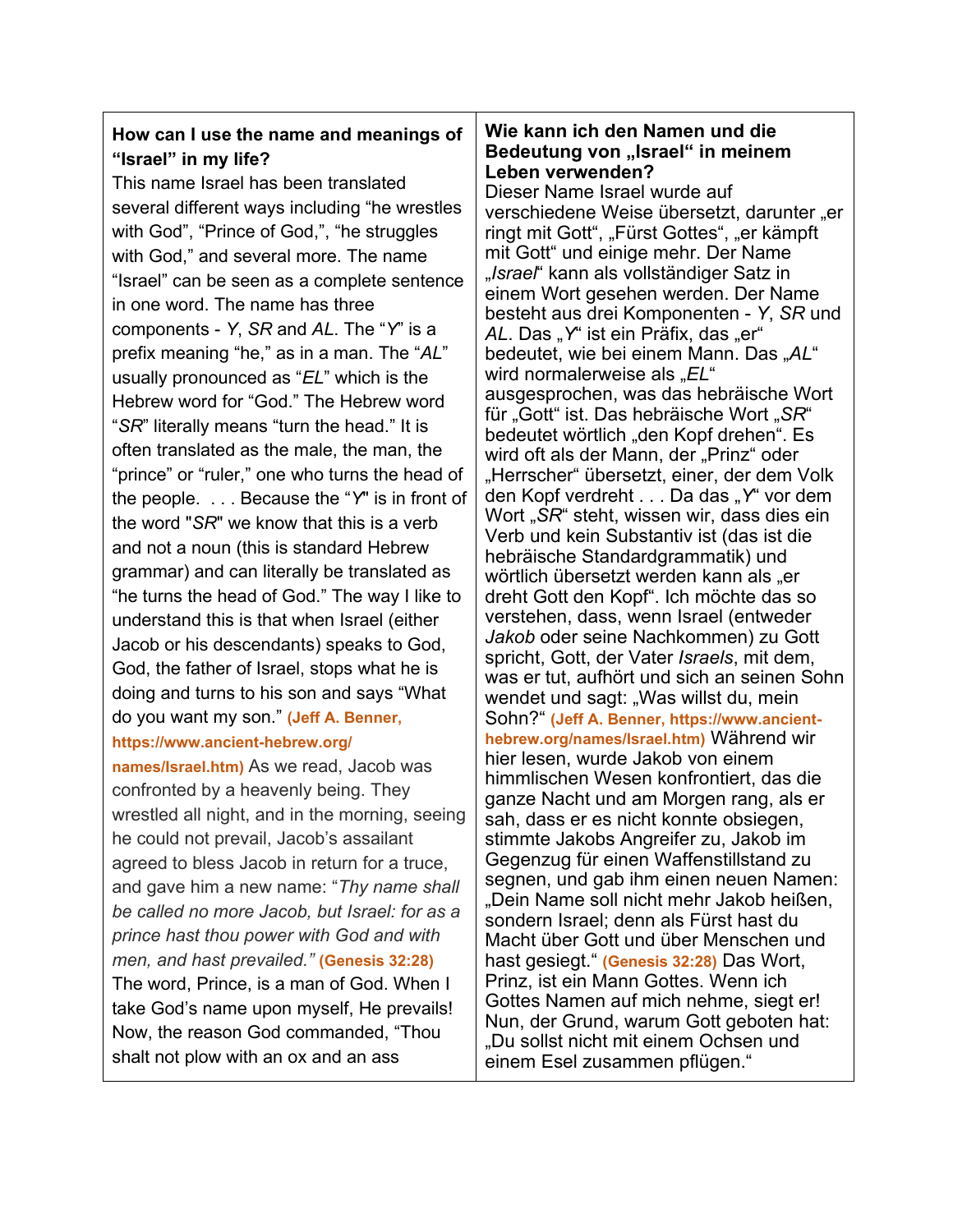| together." (Deuteronomy 22:10), is because<br>the yoke makes the load uneven to the small<br>and the large animal, it is not fair. However,<br>consider that the name "Israel – man or<br>prince of God is what the Lord meant when<br>He said, "Take my yoke upon you, and learn<br>of me; for I am meek and lowly in heart: and<br>ye shall find rest unto your souls." (Matthew<br>11:29) He is stronger, He was destined to<br>take the load! As I take His name upon me, I<br>become a man or woman of God (EL), and<br>He prevails!                                                                                                                                                                                                                                                                                                                                                                                                                                                                                                                                                                                                                                                                   | (Deuteronomium 22:10), weil das Joch die<br>Last für das kleine und das große Tier<br>ungleichmäßig macht, ist es nicht<br>fair. Bedenken Sie jedoch, dass der Name<br>"Israel – Mann oder Fürst Gottes" das war,<br>was der Herr meinte, als Er sagte, "Nehmt<br>mein Joch auf euch und lernt von mir; denn<br>ich bin sanftmütig und von Herzen demütig,<br>und ihr werdet Ruhe finden für eure<br>Seelen." (Matthäus 11:29) Er ist stärker, Er<br>war dazu bestimmt, die Last zu tragen!<br>Wenn ich Seinen Namen auf mich nehme,<br>werde ich ein Mann oder eine Frau Gottes<br>(EL), und Er siegt!                                                                                                                                                                                                                                                                                                                                                                                                                                                                                                                                                                                                                                                                                                                                                                                                                                                                                                                                                                                                                      |
|-------------------------------------------------------------------------------------------------------------------------------------------------------------------------------------------------------------------------------------------------------------------------------------------------------------------------------------------------------------------------------------------------------------------------------------------------------------------------------------------------------------------------------------------------------------------------------------------------------------------------------------------------------------------------------------------------------------------------------------------------------------------------------------------------------------------------------------------------------------------------------------------------------------------------------------------------------------------------------------------------------------------------------------------------------------------------------------------------------------------------------------------------------------------------------------------------------------|------------------------------------------------------------------------------------------------------------------------------------------------------------------------------------------------------------------------------------------------------------------------------------------------------------------------------------------------------------------------------------------------------------------------------------------------------------------------------------------------------------------------------------------------------------------------------------------------------------------------------------------------------------------------------------------------------------------------------------------------------------------------------------------------------------------------------------------------------------------------------------------------------------------------------------------------------------------------------------------------------------------------------------------------------------------------------------------------------------------------------------------------------------------------------------------------------------------------------------------------------------------------------------------------------------------------------------------------------------------------------------------------------------------------------------------------------------------------------------------------------------------------------------------------------------------------------------------------------------------------------|
| How can I bring the Lord to prevail with<br>and for me - all day, every day?<br>"And that this house may be a house of<br>prayer, a house of fasting, a house of faith, a<br>house of glory and of God, even thy house;<br>That all the incomings of thy people, into this<br>house, may be in the name of the Lord; That<br>all their outgoings from this house may be in<br>the name of the Lord; And that all their<br>salutations may be in the name of the Lord,<br>with holy hands, uplifted to the Most High;"<br>(Doctrine & Covenants 109:16-19)<br>(Deuteronomy 6:4-14) An observant Jewish<br>person is reminded of this by the content of<br>the parchment in the Mezuzah (small<br>doorpost container) on almost every<br>entrance and gate post in a Jewish home, or<br>verses on a pendant around the neck, or<br>reading the scriptures or prayer book – even<br>while walking or waiting. Alma, a Book of<br>Mormon prophet said, ". let your hearts be<br>full, drawn out in prayer unto him continually<br>for your welfare, and also for the welfare of<br>those who are around you. (Alma 34:27)<br>"Yea, cry unto him for mercy; for he is<br>mighty to save. Yea, humble yourselves, | Wie kann ich den Herrn dazu bringen, mit<br>und für mich zu siegen - den ganzen Tag,<br>jeden Tag?<br>"und dass dieses Haus ein Haus des Betens,<br>ein Haus des Fastens, ein Haus des Glaubens,<br>ein Haus der Herrlichkeit und Gottes sei, ja,<br>dein Haus, dass alles Eintreten deines Volkes<br>in dieses Haus im Namen des Herrn geschehe,<br>dass all sein Weggehen aus diesem Haus im<br>Namen des Herrn geschehe und dass alle<br>seine Begrüßungen im Namen des Herrn<br>geschehen, mit heiligen Händen, zum<br>Allerhöchsten erhoben." (Lehre & Bündnisse<br>109:16-19) (Deuteronomium 6:4-14) Eine<br>gläubige jüdische Person wird daran durch den<br>Inhalt des Pergaments in der Mesusa (kleiner<br>Türpfostenbehälter) an fast jedem Eingangs-<br>und Torpfosten in einem Juden erinnert zu<br>Hause, oder Verse auf einem Anhänger um<br>den Hals, oder das Lesen der heiligen<br>Schriften oder des Gebetbuchs - sogar<br>während des Gehens oder Wartens. Alma, ein<br>Prophet aus dem Buch Mormon, sagte: "Ja,<br>und wenn ihr den Herrn nicht anruft, so lasst<br>euer Herz voll sein, ständig im Gebet zu ihm<br>hingezogen für euer Wohlergehen und auch für<br>das Wohlergehen derer, die um euch sind."<br>(Alma 34:27) "Ja, schreit zu ihm um<br>Barmherzigkeit; denn er ist mächtig zu retten.<br>Ja, demütigt euch und betet weiter zu ihm. Ruft<br>ihn an, wenn ihr auf euren Feldern seid, ja,<br>über all eure Herden. Schreit zu ihm in euren<br>Häusern, ja, über eurem ganzen Haushalt,<br>morgens, mittags und abends. Ja, rufe zu ihm<br>gegen die Macht deiner Feinde. Ja, rufe zu ihm |

h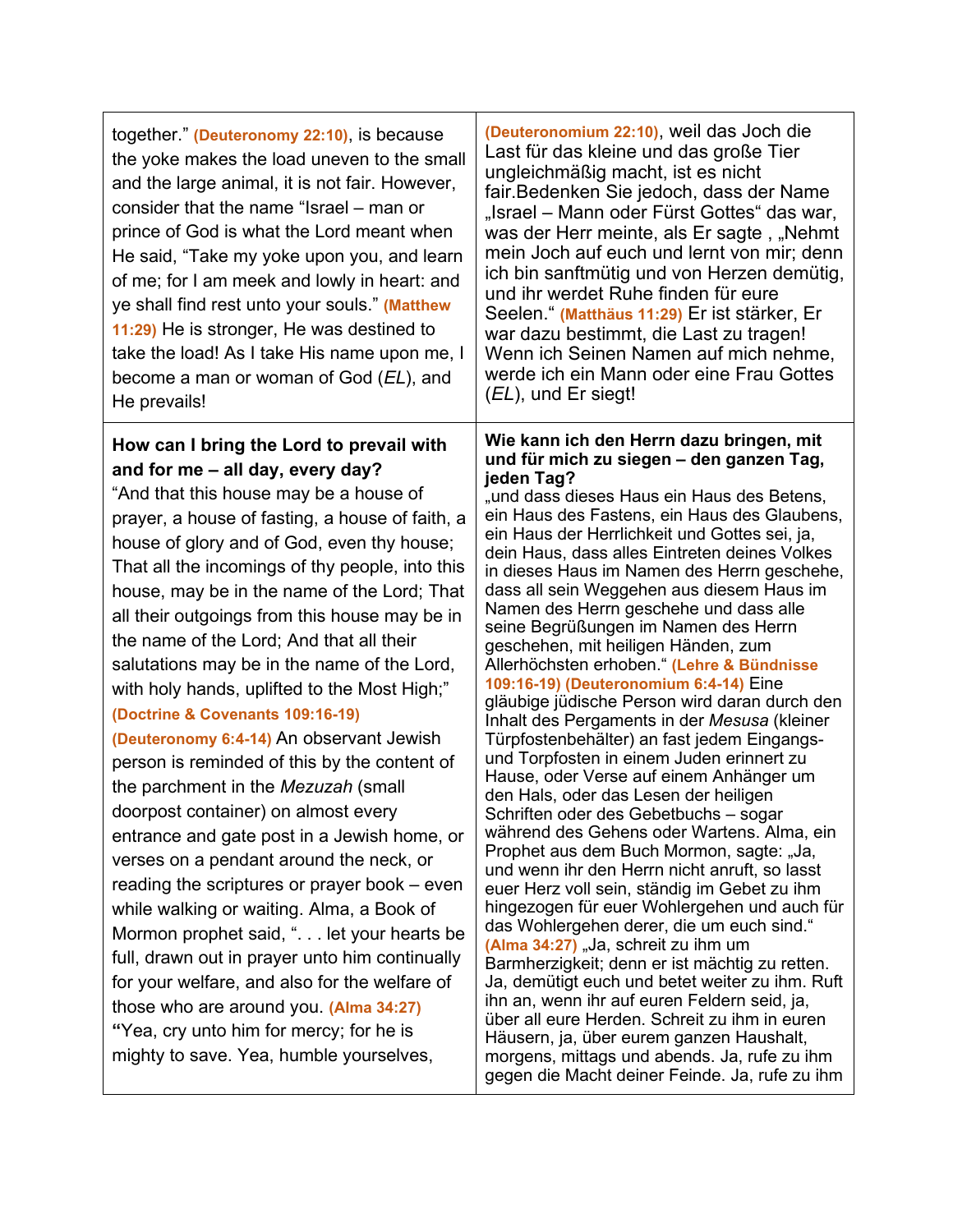and continue in prayer unto him. Cry unto him when ye are in your fields, yea, over all your flocks. Cry unto him in your houses, yea, over all your household, both morning, mid-day, and evening. Yea, cry unto him against the power of your enemies. Yea, cry unto him against the devil, who is an enemy to all righteousness. Cry unto him over the crops of your fields, that ye may prosper in them." Cry over the flocks of your fields, that they may increase. But this is not all; ye must pour out your souls in your closets, and your secret places, and in your wilderness. Yea, and when you do not cry unto the Lord, let your hearts be full, drawn out in prayer unto him continually for your welfare, and also for the welfare of those who are around you. **(Alma 34:18-27)**

#### gegen den Teufel, der ein Feind aller Gerechtigkeit ist. Schreit zu ihm über die Ernte eurer Felder, damit ihr auf ihnen gedeiht." "Ja, ruft ihn an um Barmherzigkeit; denn er ist mächtig, zu erretten. Ja, demütigt euch und fahrt fort, zu ihm zu beten. Ruft ihn an, wenn ihr auf euren Feldern seid, ja, für alle eure Herden. Ruft ihn an in euren Häusern, ja, für euren ganzen Haushalt, sowohl morgens als auch mittags und abends. Ja, ruft ihn an gegen die Macht eurer Feinde. Ja, ruftihn an gegen den Teufel, der ein Feind aller Rechtschaffenheit ist. Ruft ihn an für die Ernten auf euren Feldern, damit es euch daran wohl ergehe. Ruft für die Herden auf euren Feldern, damit sie sich vermehren. Aber dies ist nicht alles; ihr müsst eure Seele in euren Kammern und an euren verborgenen Plätzen und in eurer Wildnis ausschütten. Ja, und wenn ihr den Herrn nicht anruft, so lasst euer Herz voll sein, ständig im Gebet zu ihm hingezogen für euer Wohlergehen und auch für das Wohlergehen derer, die um euch sind." **(Alma 34:18-27)**

### **Which type of altar do I use?**

There are two types of Altars mentioned in the Bible. One is for sacrifices; another is for covenants. The covenant altar is often called a "pillar" in the English Bible. "With the destruction of the Second Temple sacrifices were no longer made. It was then said: "Now that there is no altar, a man's table . . . and prayer takes the place of the sacrifices." "The *Talmud* (written Biblical Jewish interpretations) describes in detail the various modes of conduct to be observed at meals. For example, persons should engage in a discussion of *Torah* during the meal so that they will be "as though they had eaten at the table of God." **(Encylopedia Judaica Jr.)** "Furthermore, the table is regarded as a substitute for the altar in the Temple, and therefore, it must be treated with reverence. Before any meal, the hands must be washed pronouncing the appropriate blessing over the washing, after which bread is eaten. The meal is concluded with the Grace after

**Welche Art von Altar verwende ich?** In der Bibel werden zwei Arten von Altären erwähnt. Einer ist für Opfer; ein anderer ist für Bündnisse. Der Bundesaltar wird in der englischen Bibel oft als "Säule" bezeichnet. "Mit der Zerstörung des Zweiten Tempels wurden keine Opfer mehr gebracht. Dann hieß es: "Nun, da es keinen Altar mehr gibt, ist ein Männertisch . . . und das Gebet tritt an die Stelle der Opfer." "Der Talmud (schriftliche biblisch-jüdische Interpretationen) beschreibt ausführlich die verschiedenen Verhaltensweisen, die bei Mahlzeiten zu beachten sind. Zum Beispiel sollten sich die Personen während des Essens an einer Diskussion über die Tora beteiligen, damit sie "so sind, als hätten sie am Tisch Gottes gegessen". (Enzyklopädie Judaica Jr.) "Darüber hinaus wird der Tisch als Ersatz für den Altar im Tempel angesehen und muss daher mit Ehrfurcht behandelt werden. Vor jeder Mahlzeit müssen die Hände gewaschen werden, wobei der entsprechende Segen über dem Waschen ausgesprochen wird. Danach wird Brot gegessen und die Mahlzeit wird mit der Gnade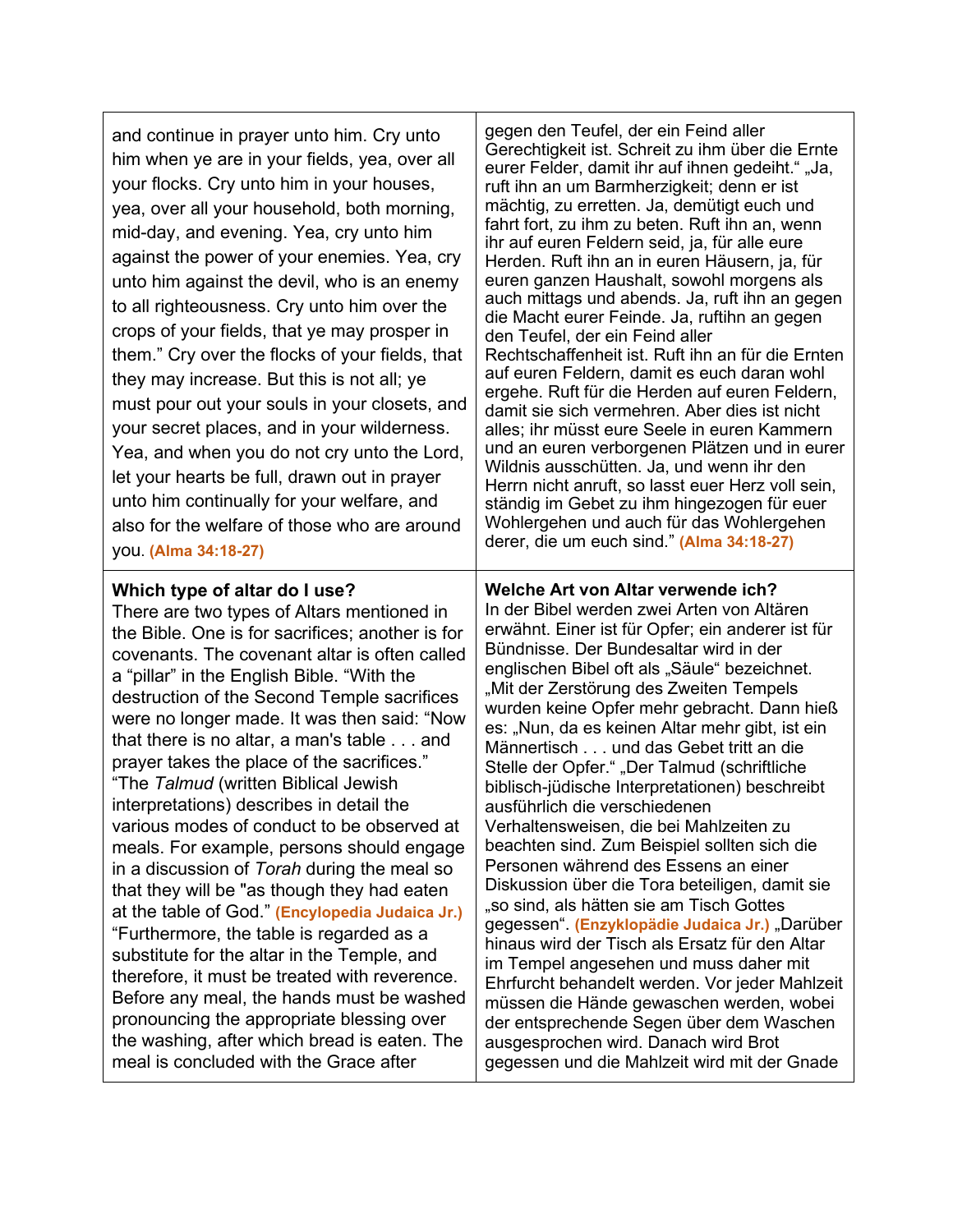| Meals." (Encylopedia Judaica Jr.) The<br>covenant altar is clearly inferred; "And Jacob<br>rose up early in the morning, and took the<br>stone that he had put for his pillows, and set<br>it up for a pillar, and poured oil upon the top<br>of it." (Genesis 28:18) "And this stone, which I<br>have set for a pillar, shall be God's house:<br>and of all that thou shalt give me I will surely<br>give the tenth" (Genesis 28:22) "And Jacob<br>took a stone, and set it up for a pillar."<br>(Genesis 31:45) The Messianic meaning of<br>covenants is shown by Isaiah; "Therefore,<br>thus saith the Lord GOD, Behold, I lay in<br>Zion for a foundation a stone, a tried stone,<br>a precious corner stone, a sure foundation:<br>he that believeth shall not make haste."<br>(Isaiah 28:16) An "echo" of temple order is<br>still apparent at the last known place of the<br>Jewish temple, the Western, or Wailing wall.<br>An Orthodox practice is that small pieces of<br>paper are placed between the cracks of the<br>old temple wall stones with names written on<br>them, names of people who require special<br>prayers and blessings. | nach den Mahlzeiten abgeschlossen."<br>(Enzyklopädie Judaica Jr.) Der Bundesaltar wird<br>eindeutig abgeleitet: "Jakob stand früh am<br>Morgen auf, nahm den Stein, den er unter<br>seinen Kopf gelegt hatte, stellte ihn als<br>Steinmal auf und goss Öl darauf " (Genesis<br>28:18) "dann soll der Stein, den ich als Steinmal<br>aufgestellt habe, ein Gotteshaus werden und<br>von allem, was du mir schenkst, will ich dir den<br>zehnten Teil geben." (Genesis 28:22) "Da nahm<br>Jakob einen Stein und richtete ihn als Steinmal<br>auf." (Genesis 31:45) Die messianische<br>Bedeutung von Bündnissen wird von Jesaja<br>aufgezeigt: "Darum - so spricht Gott, der Herr:<br>Seht her, ich lege einen Grundstein in Zion,<br>einen harten und kostbaren Eckstein, ein<br>Fundament, das sicher und fest ist: Wer glaubt,<br>der braucht nicht zu fliehen." (Jesaja 28:16) Am<br>letzten bekannten Ort des jüdischen Tempels,<br>der West- oder Klagemauer, ist noch immer ein<br>"Echo" der Tempelordnung zu erkennen. Eine<br>orthodoxe Praxis ist, dass kleine Zettel<br>zwischen die Ritzen des alten gelegt werden<br>Tempelmauersteine mit darauf geschriebenen<br>Namen, Namen von Menschen, die besondere<br>Gebete und Segnungen benötigen. |
|-------------------------------------------------------------------------------------------------------------------------------------------------------------------------------------------------------------------------------------------------------------------------------------------------------------------------------------------------------------------------------------------------------------------------------------------------------------------------------------------------------------------------------------------------------------------------------------------------------------------------------------------------------------------------------------------------------------------------------------------------------------------------------------------------------------------------------------------------------------------------------------------------------------------------------------------------------------------------------------------------------------------------------------------------------------------------------------------------------------------------------------------------------|------------------------------------------------------------------------------------------------------------------------------------------------------------------------------------------------------------------------------------------------------------------------------------------------------------------------------------------------------------------------------------------------------------------------------------------------------------------------------------------------------------------------------------------------------------------------------------------------------------------------------------------------------------------------------------------------------------------------------------------------------------------------------------------------------------------------------------------------------------------------------------------------------------------------------------------------------------------------------------------------------------------------------------------------------------------------------------------------------------------------------------------------------------------------------------------------------------------------------------------------------------|
| How do I learn that the Messiah is the<br>"Rock of Salvation?"<br>To portray the Lord's Messianic holiness,<br>altars in the temple – the house of the Lord,<br>were always of natural stone. "And if thou<br>wilt make me an altar of stone, thou shalt not<br>build it of hewn stone: for if thou lift up thy<br>tool upon it, thou hast polluted it." (Exodus<br>20:25) "And the house, when it was in<br>building, was built of stone made ready<br>before it was brought thither: so that there<br>was neither hammer nor ax nor any tool of<br>iron heard in the house, while it was in<br>building." (1 Kings 6:7) Later, as we enjoy the<br>Old Testament, we read how Daniel<br>interpreted a dream and testified of the<br>"Sure Stone" made without hands<br>"Forasmuch as thou sawest that the stone<br>was cut out of the mountain without hands,<br>and that it brake in pieces the iron, the<br>brass, the clay, the silver, and the gold; the                                                                                                                                                                                         | Wie erfahre ich, dass der Messias der "Fels<br>der Erlösung" ist?<br>Um die messianische Heiligkeit des Herrn<br>darzustellen, waren Altäre im Tempel - dem<br>Haus des Herrn – immer aus Naturstein.<br>"Wenn du mir einen Altar aus Steinen<br>errichtest, so sollst du ihn nicht aus behauenen<br>Quadern bauen. Du entweihst ihn, wenn du mit<br>einem Meißel daran arbeitest." (Exodus 20:25)<br>"Beim Bau des Hauses wurden Steine<br>verwendet, die man schon im Steinbruch fertig<br>behauen hatte; Hämmer, Meißel und sonstige<br>eiserne Werkzeuge waren beim Bau des<br>Hauses nicht zu hören." (1. Könige 6:7) Später,<br>während wir uns am Alten Testament erfreuen,<br>lesen wir, wie Daniel einen Traum deutete und<br>vom "sicheren Stein" Zeugnis gab ohne<br>Hände gemacht "Weil du gesehen hast,<br>dass der Stein ohne Hände aus dem Berg<br>gehauen wurde und Eisen, Erz, Ton, Silber und                                                                                                                                                                                                                                                                                                                                            |

⊤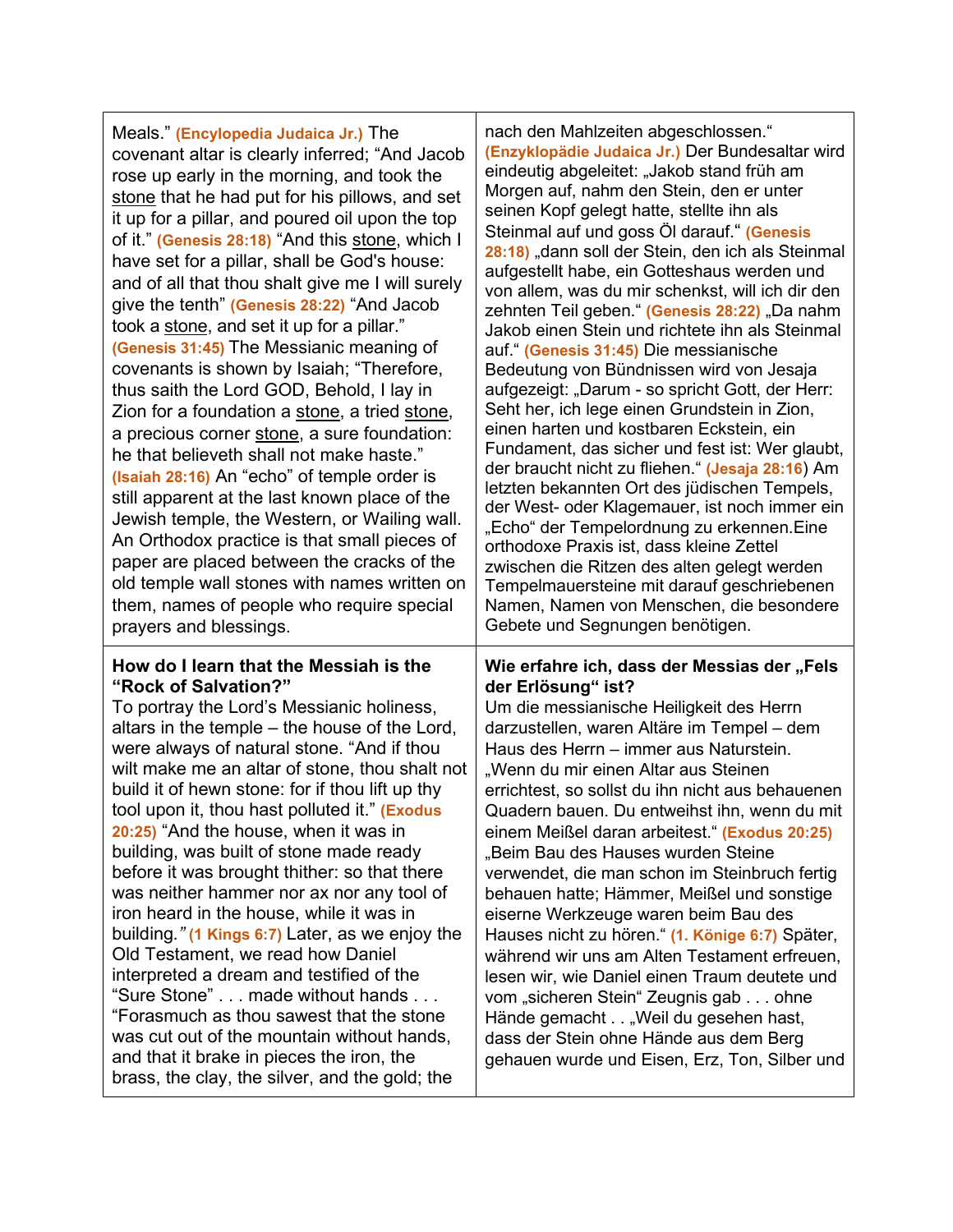| great God hath made known to the king                                                                                                                                                                                                                                                                                                                                                                                                                                                                                                                                                                                                                                                                                                                                                                                                                                                                                                                                                                                                                                                                                                                                                                                                                                                                                                                                                                                                                                                                                                                                                                                                                                                                                                                                                                                     | Gold zerschmetterte; der große Gott hat dem                                                                                                                                                                                                                                                                                                                                                                                                                                                                                                                                                                                                                                                                                                                                                                                                                                                                                                                                                                                                                                                                                                                                                                                                                                                                                                                                                                                                                                                                                                                                                                                                                                                                                                                                                                                                                                                                        |
|---------------------------------------------------------------------------------------------------------------------------------------------------------------------------------------------------------------------------------------------------------------------------------------------------------------------------------------------------------------------------------------------------------------------------------------------------------------------------------------------------------------------------------------------------------------------------------------------------------------------------------------------------------------------------------------------------------------------------------------------------------------------------------------------------------------------------------------------------------------------------------------------------------------------------------------------------------------------------------------------------------------------------------------------------------------------------------------------------------------------------------------------------------------------------------------------------------------------------------------------------------------------------------------------------------------------------------------------------------------------------------------------------------------------------------------------------------------------------------------------------------------------------------------------------------------------------------------------------------------------------------------------------------------------------------------------------------------------------------------------------------------------------------------------------------------------------|--------------------------------------------------------------------------------------------------------------------------------------------------------------------------------------------------------------------------------------------------------------------------------------------------------------------------------------------------------------------------------------------------------------------------------------------------------------------------------------------------------------------------------------------------------------------------------------------------------------------------------------------------------------------------------------------------------------------------------------------------------------------------------------------------------------------------------------------------------------------------------------------------------------------------------------------------------------------------------------------------------------------------------------------------------------------------------------------------------------------------------------------------------------------------------------------------------------------------------------------------------------------------------------------------------------------------------------------------------------------------------------------------------------------------------------------------------------------------------------------------------------------------------------------------------------------------------------------------------------------------------------------------------------------------------------------------------------------------------------------------------------------------------------------------------------------------------------------------------------------------------------------------------------------|
| what shall come to pass hereafter: and the                                                                                                                                                                                                                                                                                                                                                                                                                                                                                                                                                                                                                                                                                                                                                                                                                                                                                                                                                                                                                                                                                                                                                                                                                                                                                                                                                                                                                                                                                                                                                                                                                                                                                                                                                                                | König kundgetan, was danach geschehen wird,                                                                                                                                                                                                                                                                                                                                                                                                                                                                                                                                                                                                                                                                                                                                                                                                                                                                                                                                                                                                                                                                                                                                                                                                                                                                                                                                                                                                                                                                                                                                                                                                                                                                                                                                                                                                                                                                        |
| dream is certain, and the interpretation                                                                                                                                                                                                                                                                                                                                                                                                                                                                                                                                                                                                                                                                                                                                                                                                                                                                                                                                                                                                                                                                                                                                                                                                                                                                                                                                                                                                                                                                                                                                                                                                                                                                                                                                                                                  | und der Traum ist gewiss, und seine Deutung                                                                                                                                                                                                                                                                                                                                                                                                                                                                                                                                                                                                                                                                                                                                                                                                                                                                                                                                                                                                                                                                                                                                                                                                                                                                                                                                                                                                                                                                                                                                                                                                                                                                                                                                                                                                                                                                        |
| thereof sure." (Daniel 2:45) The "stone"                                                                                                                                                                                                                                                                                                                                                                                                                                                                                                                                                                                                                                                                                                                                                                                                                                                                                                                                                                                                                                                                                                                                                                                                                                                                                                                                                                                                                                                                                                                                                                                                                                                                                                                                                                                  | ist gewiss." (Daniel 2:45) Der "Stein" setzte sich                                                                                                                                                                                                                                                                                                                                                                                                                                                                                                                                                                                                                                                                                                                                                                                                                                                                                                                                                                                                                                                                                                                                                                                                                                                                                                                                                                                                                                                                                                                                                                                                                                                                                                                                                                                                                                                                 |
| prevailed, not the works of man, iron, brass,                                                                                                                                                                                                                                                                                                                                                                                                                                                                                                                                                                                                                                                                                                                                                                                                                                                                                                                                                                                                                                                                                                                                                                                                                                                                                                                                                                                                                                                                                                                                                                                                                                                                                                                                                                             | durch, nicht die Werke des Menschen, Eisen,                                                                                                                                                                                                                                                                                                                                                                                                                                                                                                                                                                                                                                                                                                                                                                                                                                                                                                                                                                                                                                                                                                                                                                                                                                                                                                                                                                                                                                                                                                                                                                                                                                                                                                                                                                                                                                                                        |
| clay, silver and gold.                                                                                                                                                                                                                                                                                                                                                                                                                                                                                                                                                                                                                                                                                                                                                                                                                                                                                                                                                                                                                                                                                                                                                                                                                                                                                                                                                                                                                                                                                                                                                                                                                                                                                                                                                                                                    | Messing, Ton, Silber und Gold.                                                                                                                                                                                                                                                                                                                                                                                                                                                                                                                                                                                                                                                                                                                                                                                                                                                                                                                                                                                                                                                                                                                                                                                                                                                                                                                                                                                                                                                                                                                                                                                                                                                                                                                                                                                                                                                                                     |
| What might "Jacob's ladder" mean to<br>me?<br>"According to the Midrash Genesis Rabbah,<br>(Genesis commentary by Rabbinic sages of<br>the fourth and fifth centuries C.E.) the ladder<br>signified the exiles which the Jewish people<br>would suffer before the coming of the Jewish<br>messiah. First the angel representing the 70-<br>year exile of Babylonia climbed "up" 70<br>rungs, and then fell "down." Then the angel<br>representing the exile of Persia went up a<br>number of steps, and fell, as did the angel<br>representing the exile of Greece. Only the<br>fourth angel, which represented the final<br>exile of Rome/Edom (whose guardian angel<br>was Esau himself), kept climbing higher and<br>higher into the clouds. Jacob feared that his<br>children would never be free of Esau's<br>domination, but God assured him that at the<br>End of Days, Edom too would come falling<br>down. (Rabbi Dr. Hillel ben David. The Four<br>Exiles, betemunah.org) In a description of the<br>"Temple of Jerusalem   Judaism," the<br><b>Encyclopedia Britannica states, "The place at</b><br>which Jacob stopped for the night was in<br>reality Mount Moriah, the future home of the<br>Temple in Jerusalem, which was considered<br>to be the "bridge" between Heaven and<br>Earth. As mentioned in last week's insights,<br>possibly connecting to the Bible Jacob's<br>ladder account, there is a legend of a Rabbi,<br>Pinehas Ben Yair, who is buried in the city of<br>Safed, north of the Galilee, in Israel "He<br>constructed the famous "ladder of<br>saintliness" in which Caution (against evil)<br>leads through Eagerness (for good),<br>Cleanliness, Purity, Asceticism, Holiness,<br>Humility, Fear of God, Attainment of the Holy<br>Spirit (divine inspiration), (and) ultimately to | Was könnte "Jakobsleiter" für mich<br>bedeuten?<br>"Laut dem Midrasch Genesis Rabbah<br>(Genesis-Kommentar von rabbinischen Weisen<br>des vierten und fünften Jahrhunderts u. Z.)<br>bedeutete die Leiter das Exil, das das jüdische<br>Volk vor dem Kommen des jüdischen Messias<br>erleiden würde. Zuerst stieg der Engel, der das<br>70-jährige Exil Babyloniens darstellt, 70<br>Sprossen "hoch" und fiel dann "herunter". Dann<br>stieg der Engel, der das persische Exil<br>darstellte, einige Stufen hinauf und fiel, ebenso<br>wie der Engel, der das griechische Exil<br>darstellte. Nur der vierte Engel, der das<br>endgültige Exil von Rom/Edom darstellte<br>(dessen Schutzengel Esau selbst war), stieg<br>immer höher in die Wolken. Jakob befürchtete,<br>dass seine Kinder niemals von Esaus<br>Herrschaft befreit werden würden, aber Gott<br>versicherte ihm, dass am Ende der Tage auch<br>Edom zu Fall kommen würde. (Rabbi Dr. Hillel<br>ben David. The Four Exiles, betemunah.org) In<br>einer Beschreibung des "Tempels von<br>Jerusalem   Judentum", heißt es in der<br>Enzyklopädie Britannica, "der Ort, an dem<br>Jakob übernachtete, war in Wirklichkeit der<br>Berg Moriah, die zukünftige Heimat des<br>Tempels in Jerusalem, der als "Brücke"<br>zwischen Himmel und Erde galt. Wie in den<br>Erkenntnissen der letzten Woche erwähnt, die<br>möglicherweise mit dem Bericht über die<br>Jakobsleiter der Bibel in Verbindung stehen,<br>gibt es eine Legende von einem Rabbi,<br>Pinehas Ben Yair, der in der Stadt Safed,<br>nördlich von Galiläa, in Israel begraben liegt.<br>"Er baute das berühmte "Leiter der Heiligkeit",<br>in der Vorsicht (gegen das Böse) durch Eifer<br>(für das Gute), Sauberkeit, Reinheit, Askese,<br>Heiligkeit, Demut, Gottesfurcht, Erlangung des<br>Heiligen Geistes (göttliche Eingebung) (und)<br>schließlich zur Auferstehung führt von den |